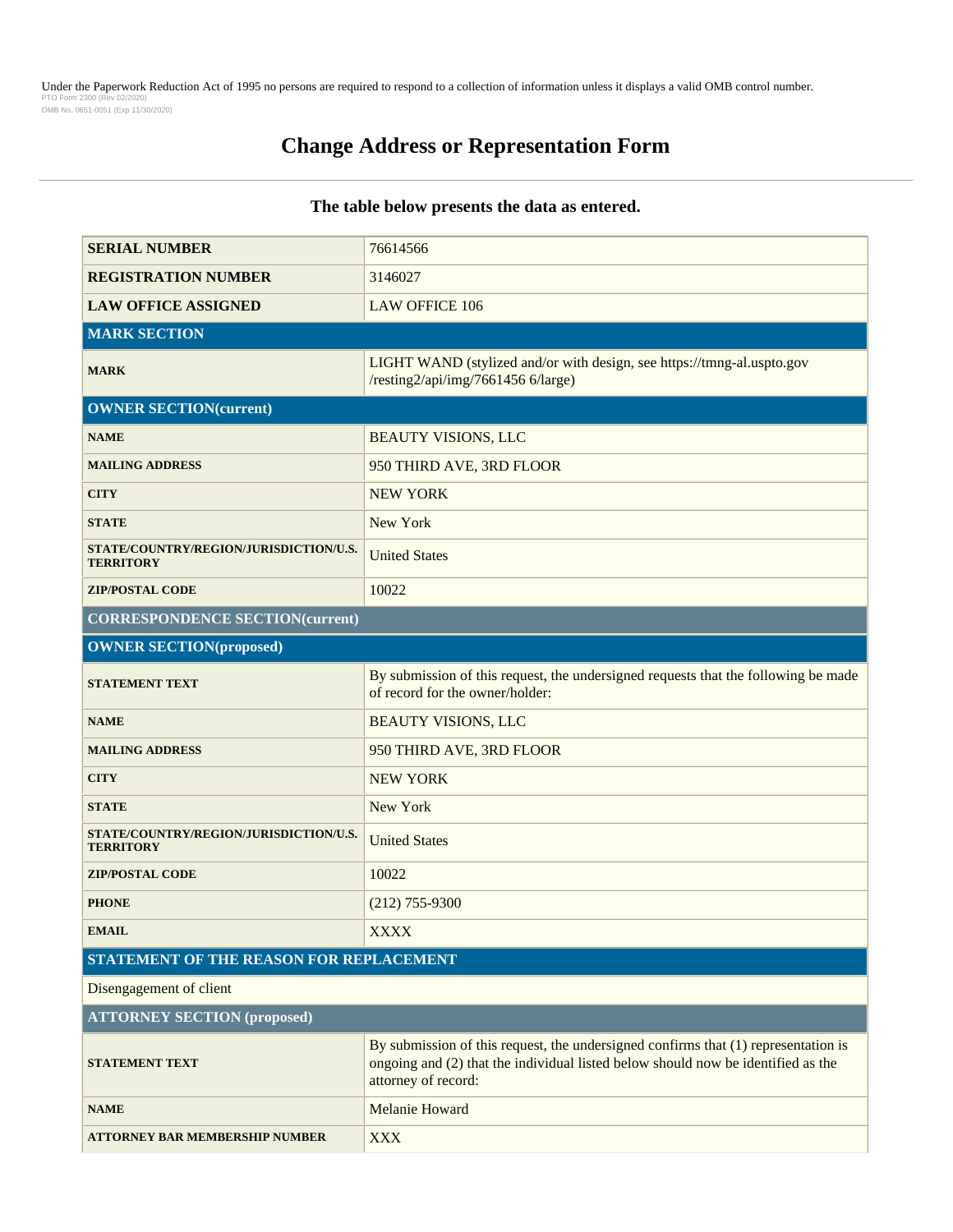| <b>YEAR OF ADMISSION</b>                                   | <b>XXXX</b>                                                            |
|------------------------------------------------------------|------------------------------------------------------------------------|
| U.S. STATE/COMMONWEALTH/TERRITORY                          | XX                                                                     |
| <b>FIRM NAME</b>                                           | Loeb & Loeb LLP                                                        |
| <b>STREET</b>                                              | 10100 Santa Monica Blvd., Suite 2200                                   |
| <b>CITY</b>                                                | <b>Los Angeles</b>                                                     |
| <b>STATE</b>                                               | California                                                             |
| STATE/COUNTRY/REGION/JURISDICTION/U.S.<br><b>TERRITORY</b> | <b>United States</b>                                                   |
| <b>POSTAL/ZIP CODE</b>                                     | 90067                                                                  |
| <b>PHONE</b>                                               | 310-282-2000 Ext. 2143                                                 |
| <b>FAX</b>                                                 | 310-282-2200                                                           |
| <b>EMAIL</b>                                               | efilings@loeb.com                                                      |
| <b>CORRESPONDENCE SECTION (proposed)</b>                   |                                                                        |
| <b>NAME</b>                                                | Melanie Howard                                                         |
| PRIMARY EMAIL ADDRESS FOR<br><b>CORRESPONDENCE</b>         | efilings@loeb.com                                                      |
| <b>SECONDARY EMAIL ADDRESS(ES)</b><br>(COURTESY COPIES)    | mhoward@loeb.com; bmorgan@loeb.com; aclarke@loeb.com; krogers@loeb.com |
| <b>SIGNATURE SECTION</b>                                   |                                                                        |
| <b>SIGNATURE</b>                                           | /melaniehoward/                                                        |
| <b>SIGNATORY NAME</b>                                      | Melanie Howard                                                         |
| <b>SIGNATORY DATE</b>                                      | 11/18/2020                                                             |
| <b>SIGNATORY POSITION</b>                                  |                                                                        |
|                                                            | Attorney                                                               |
| <b>SIGNATORY PHONE NUMBER</b>                              | 310-282-2000 Ext 2143                                                  |
| <b>AUTHORIZED SIGNATORY</b>                                | <b>YES</b>                                                             |
| <b>FILING INFORMATION SECTION</b>                          |                                                                        |
| <b>SUBMIT DATE</b>                                         | Wed Nov 18 14:26:22 ET 2020                                            |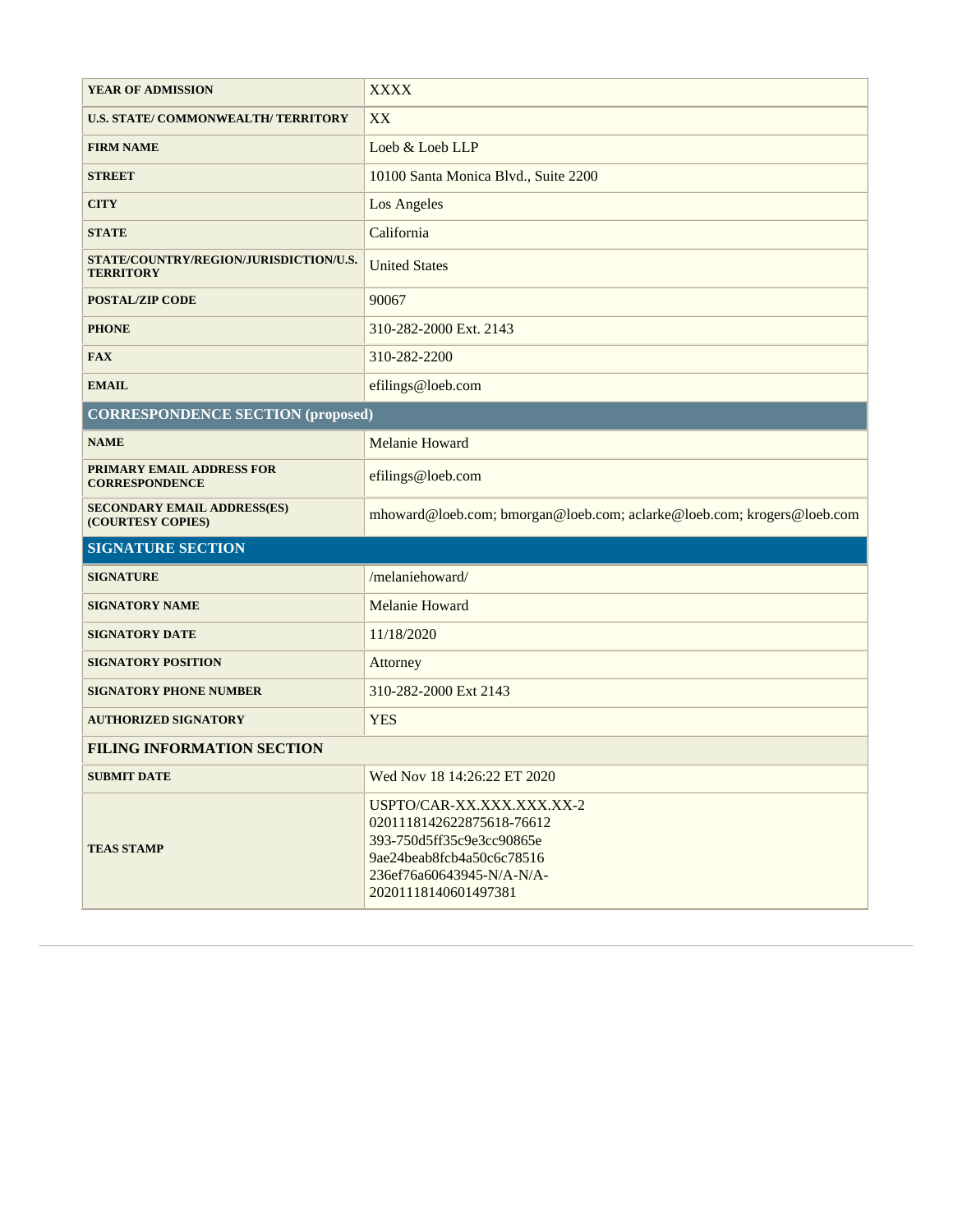Under the Paperwork Reduction Act of 1995 no persons are required to respond to a collection of information unless it displays a valid OMB control number. PTO Form 2300 (Rev 02/2020) OMB No. 0651-0051 (Exp 11/30/2020)

## **Change Address or Representation Form**

To the Commissioner for Trademarks:

**MARK:** LIGHT WAND (stylized and/or with design, see https://tmng-al.uspto.gov /resting2/api/img/7661456 6/large) **SERIAL NUMBER:** 76614566 **REGISTRATION NUMBER:** 3146027

**Owner Section (Current) :**  BEAUTY VISIONS, LLC 950 THIRD AVE, 3RD FLOOR NEW YORK, New York 10022 United States

#### **Correspondence Section (Current):**

By submission of this request, the undersigned requests that the following be made of record for the owner/holder:

**Owner Section (proposed):**  BEAUTY VISIONS, LLC 950 THIRD AVE, 3RD FLOOR NEW YORK, New York 10022 United States (212) 755-9300 XXXX

## **STATEMENT OF THE REASON FOR REPLACEMENT**

Disengagement of client

By submission of this request, the undersigned confirms that (1) representation is ongoing and (2) that the individual listed below should now be identified as the attorney of record:

#### **Attorney Section (proposed):**

Melanie Howard of Loeb & Loeb LLP XX bar, admitted in XXXX, bar membership no. XXX, is located at 10100 Santa Monica Blvd., Suite 2200 Los Angeles, California 90067 United States 310-282-2000 Ext. 2143 310-282-2200 efilings@loeb.com

Melanie Howard submitted the following statement: The attorney of record is an active member in good standing of the bar of the highest court of a U.S. state, the District of Columbia, or any U.S. Commonwealth or territory.

#### **Correspondence Section (proposed):**

Melanie Howard PRIMARY EMAIL ADDRESS FOR CORRESPONDENCE: efilings@loeb.com SECONDARY EMAIL ADDRESS(ES) (COURTESY COPIES): mhoward@loeb.com; bmorgan@loeb.com; aclarke@loeb.com; krogers@loeb.com